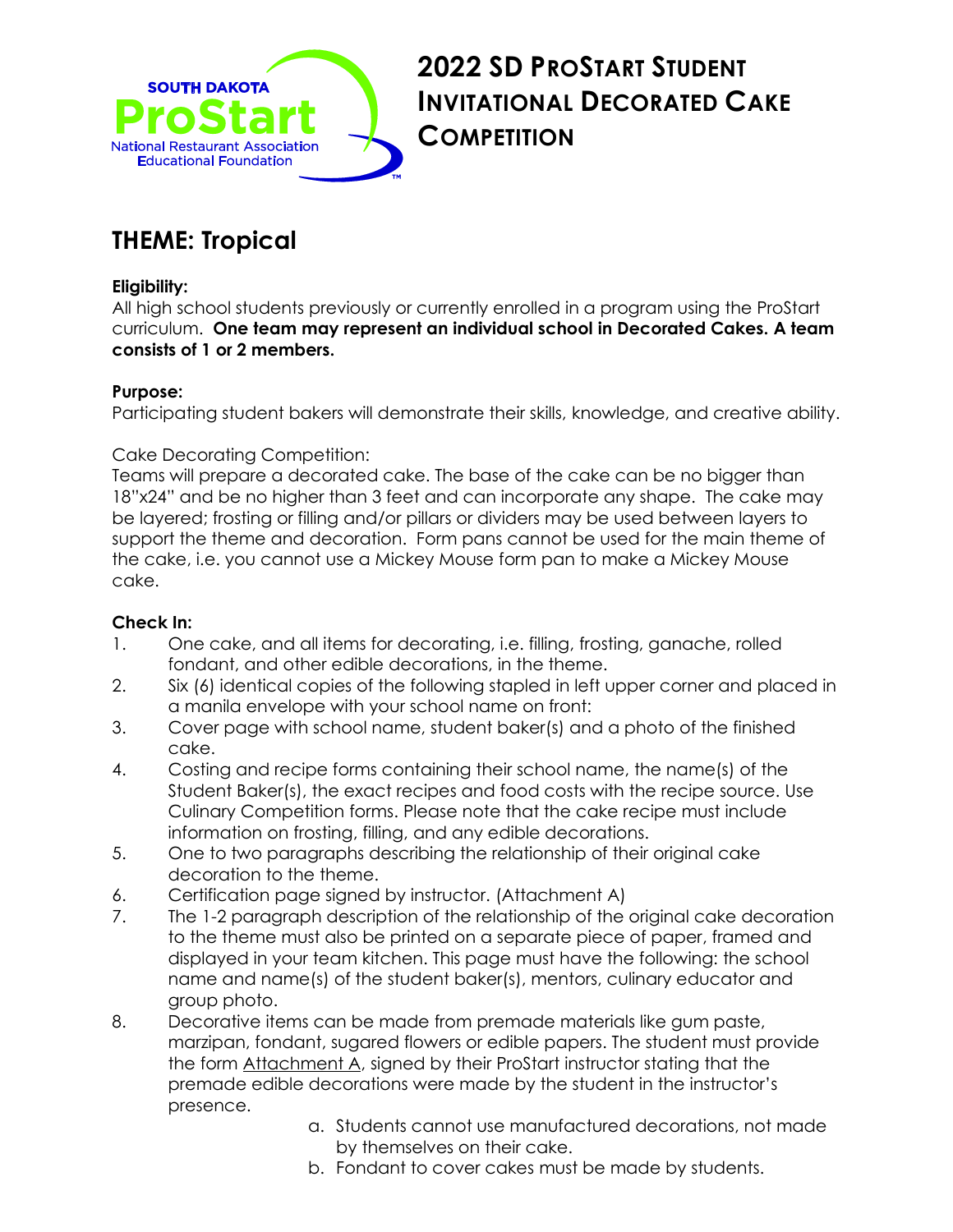c. Team will display piping skills during cake decorating competition. See rules below in Production.

The **Check In** time will be determined once all the registrations are in and your team will be notified. Any team that does not report during the assigned check in will be disqualified. The only exception will be late arrival due to unforeseen circumstances such as weather. In such case, the bakers and their teacher/coach should notify the State Coordinator, as soon as possible to make alternate arrangements.

**Team Kitchen:** The workspace will consist of two (2) eight-foot tables provided for each team. The tables will be set up in an "L" formation within a 10'x10' space. All preparation must be done within the workspace on the tables provided. All equipment and supplies must be contained within the allotted space. Teams will be provided one speed rack and four (4) full size sheet pans. Displays will be placed on the outmost table within your workspace.

**Product Check In:** Bakers will be judged according to proper shipping and storage procedures for their baked items. Food should be stored to stay fresh and keep bacteria out.

#### **Production:**

- 1. Decorated cake teams will have 90 minutes to decorate their cake for judging.
- 2. Teams will also complete a piping skills challenge in ten (10) minutes. Judges will ask the team member(s) to present two (2) of the five (5) skills listed below. Teams must bring their own colored buttercream frosting, bags and tips for this portion of the competition. Students will perform the piping on disposable white cake boards provided by team. Judges will select skills the from the following list:
	- a. Shell Boarder
	- b. Reverse Shell Boarder
	- c. Basket Weave (3 weave high)
	- d. Puff Garland
	- e. Handwriting (first name)
- 3. All teams must clean their team kitchen and any sheet trays, prior to leaving the competition.

**Points:** Total points for the cake rubric will be 90.

**Dress:** The students will also be judged on professional appearance and demeanor. Preferred attire is white chef coats, hats, dark pants, and closed toe, hard sole shoes. Event staff will provide aprons and hats to teams.

#### **Disqualification:**

Teams may be disqualified for any of the following reasons:

- 1. Failure to check-in during the specified time.
- 2. Failure to bring to the event any of the required items (one cake with the chosen theme, and six (6) copies of the required documentation).
- 3. Bringing to the event food that has been transported and/or stored so that items could have been exposed to bacteria. Examples would be bread not in sealed containers, Frostings and cakes not in sealed containers and/or not stored at proper temperature for ingredients.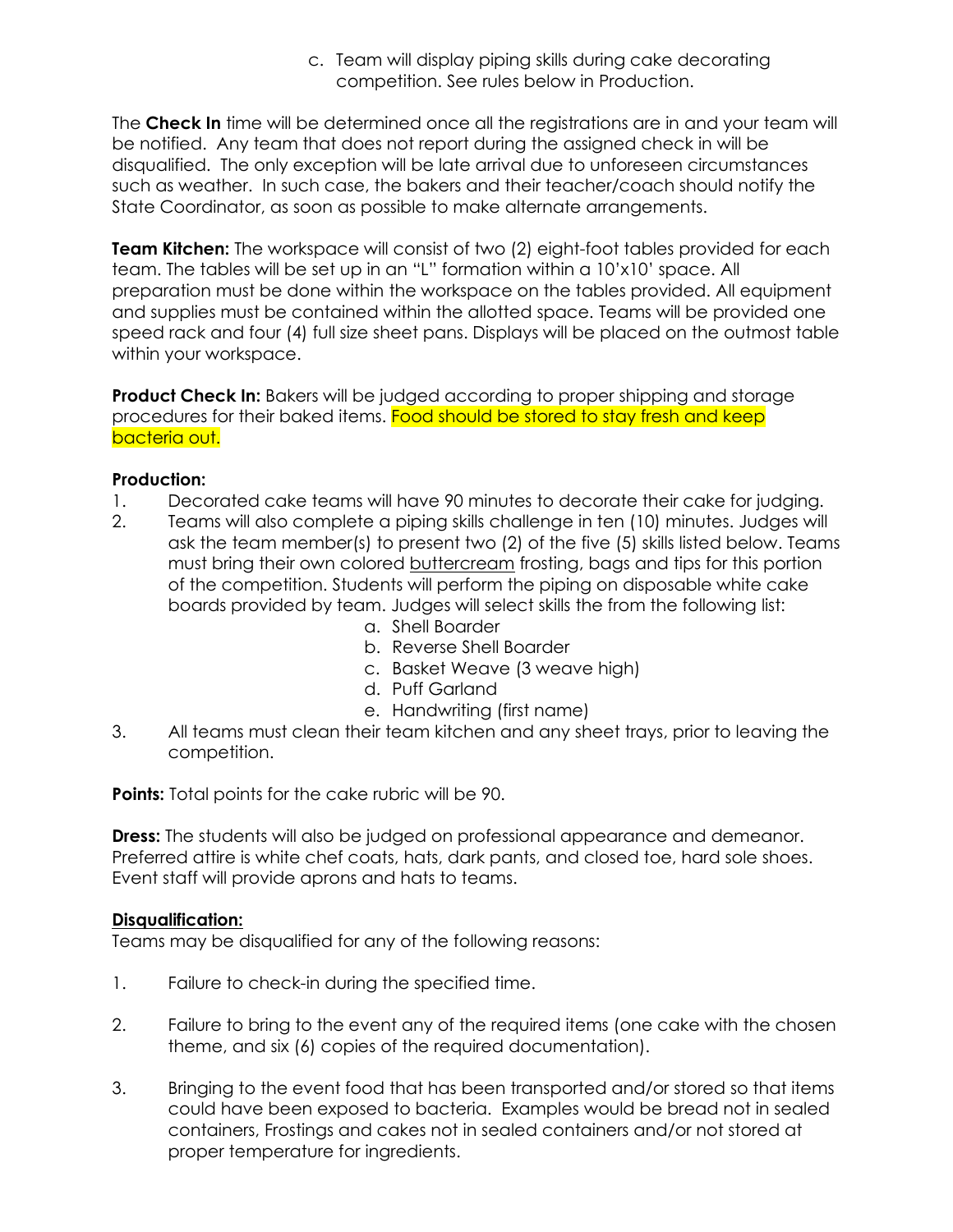- 4. Determination by the judges that the student bakers received assistance in preparation, baking, and decorating their items.
- 5. Misconduct, which includes any non-prescription drug, alcohol, or tobacco use or unprofessional, unsportsmanlike conduct at the event, during the competition or in activities or locations related to the event. Should any misconduct come to SD ProStart Coordinator's attention, the matter will be investigated, as the SD ProStart Coordinator deems appropriate. Any decision and sanction as to appropriate action due to misconduct is at the sole discretion of the SD ProStart Coordinator and is final. By entering the competition, the student and the school they represent agree to accept this requirement as well as other conditions of the Invitational.

#### **Event Personnel:**

- 1. Event Organizers.
- 2. Judges from the industry.
- 3. All judges will be consistent from team to team.
- 4. Judges will cover the following categories. Product Check-In Team Presentation, Demeanor and Appearance Product Appearance & Taste Creativity and Design Recipe Presentation and Food Costs

In the Case of a Tie:

If teams are tied, the team with the highest Product Taste score will be chosen as the winning team in each category. If that is a tie then the team in each category with the highest score in Product Appearance will be the winner.

Questions contact—Seanna Regynski, ProStart Coordinator, at [sregynski@sdra.org](mailto:sregynski@sdra.org) , or call 605.224.5050.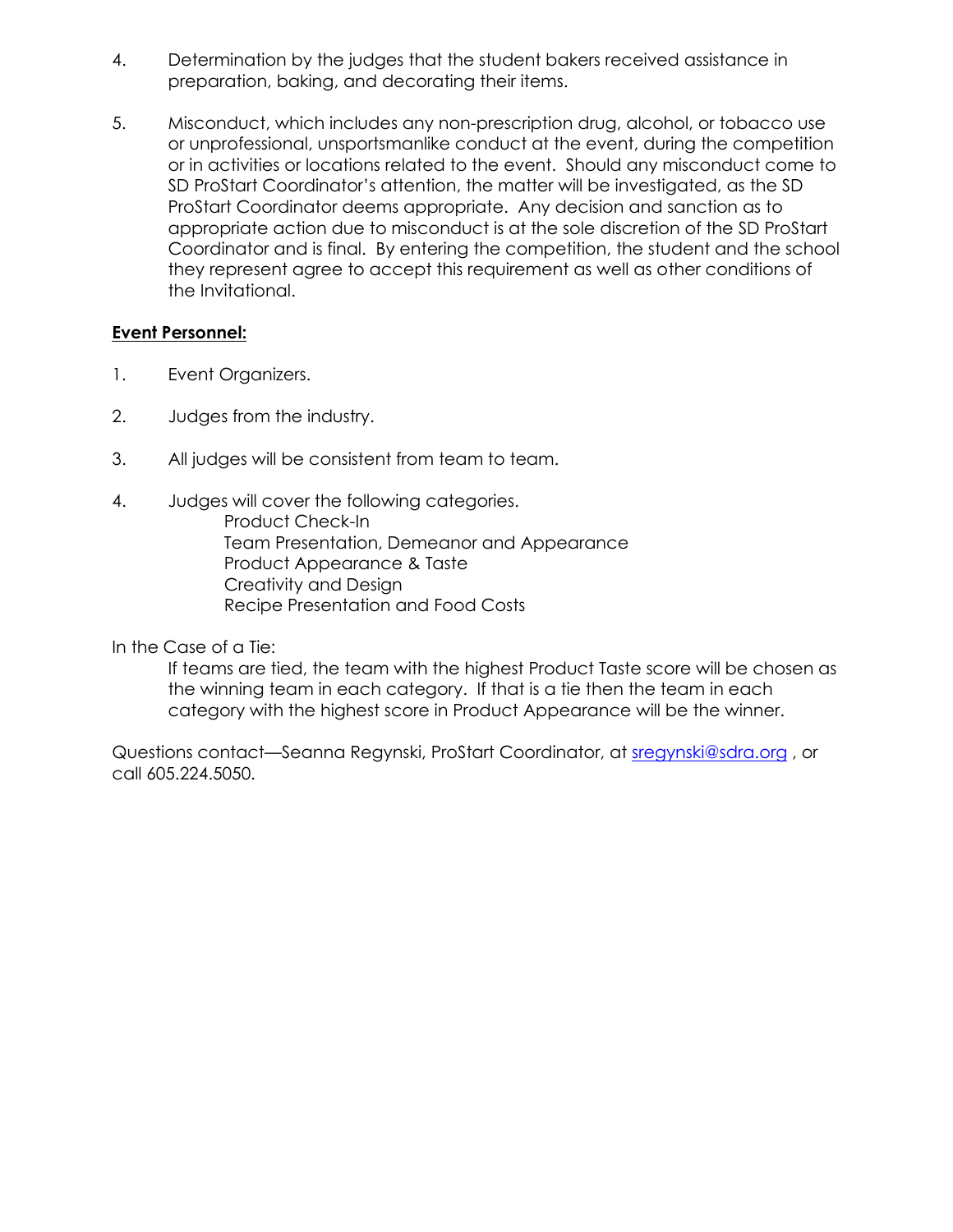### **Decorated Cake Scoresheet Judge:\_\_\_\_\_\_\_\_\_\_\_\_\_\_\_\_\_\_\_\_\_\_\_\_\_\_\_**

Name of School:\_\_\_\_\_\_\_\_\_\_\_\_\_\_\_\_\_\_\_\_\_\_\_\_\_\_\_\_\_\_\_\_\_\_\_\_\_\_\_\_\_\_\_\_\_\_\_\_

Team Members:\_\_\_\_\_\_\_\_\_\_\_\_\_\_\_\_\_\_\_\_\_\_\_\_\_\_\_\_\_\_\_\_\_\_\_\_\_\_\_\_\_\_\_\_\_\_\_\_

|                                | $1 - 2$            | $3 - 5$                     | $6 - 8$                                    | $9 - 10$                                      | <b>POINTS</b> |
|--------------------------------|--------------------|-----------------------------|--------------------------------------------|-----------------------------------------------|---------------|
| Documentation/                 | Plan not           | Documents                   | Documents                                  | <b>Documents</b>                              |               |
| <b>Recipe &amp; Costing</b>    | provided           | inadequate, hard            | complete, neat                             | complete, easy to                             |               |
|                                |                    | to understand, not          | enough to follow.,                         | read, followed                                |               |
|                                |                    | well-labeled, not           | but not followed                           | completely                                    |               |
|                                |                    | followed                    | completely                                 |                                               |               |
| <b>Theme</b>                   | Does not           | Some of the                 | Theme easily                               | Creative                                      |               |
|                                | follow theme.      | design can be               | identified.                                | interpretation of                             |               |
|                                |                    | interpreted to go           |                                            | theme. Clever and                             |               |
|                                |                    | with theme.                 |                                            | appealing. Unique                             |               |
| Icing                          | Areas of cake      | Uneven or not               | Spread evenly, but                         | Spread evenly,                                |               |
|                                | are not iced       | level.                      | lacks some evenness                        | Smoothly finished. Is                         |               |
|                                | and there are      |                             | and consistency.                           | even and consistent                           |               |
|                                | crumbs.            |                             |                                            |                                               |               |
| <b>Decorations</b>             | No                 | Inappropriate size,         | Appropriate for                            | Appropriate for size of                       |               |
|                                | decorations        | unpleasing color            | theme, but too large                       | cake. Skill mastery                           |               |
|                                |                    | scheme.                     | or small for cake. Too                     | evident. Appropriate                          |               |
|                                |                    |                             | many or not enough.                        | size and amount for                           |               |
|                                |                    |                             | Unpleasing color                           | size of cake. Colors                          |               |
|                                |                    |                             | scheme.                                    | enhance design<br>Use of at least two         |               |
| Level of difficulty            | Cake design        | Cake design/<br>decorations | Cake design and                            |                                               |               |
|                                | and<br>decorations | display a few skills,       | decorations display<br>moderate skills, at | decorating tips.<br>Difficulty level is high. |               |
|                                | are simplistic,    |                             | least two tips were                        | Work is neat and                              |               |
|                                | no tips used       | only one tip is<br>used.    | used. Work is not                          |                                               |               |
|                                |                    |                             |                                            | precise.                                      |               |
| <b>Taste &amp; Consistency</b> | Cake is not        | Cake needs many             | precise<br>Cake needs just a few           | Cake is appealing                             |               |
|                                | appealing          | improvements to             | improvements to be                         |                                               |               |
|                                |                    | be ready for                | ready for customer                         |                                               |               |
|                                |                    | customer                    |                                            |                                               |               |
| <b>Piping Skills</b>           | Piping needs       | Piping needs                | Piping could use a                         | Piping is excellent                           |               |
| (overall score for both        | many               | improvements                | few improvements                           |                                               |               |
| teammates)                     | improvements       |                             |                                            |                                               |               |
| Sanitation & Safety            | Unsafe food        | Basic skills in safe        | Sanitation procedures                      | All possible sanitation                       |               |
|                                | handling,          | food handling and           | followed:                                  | procedures followed:                          |               |
|                                | personal           | personal hygiene.           | temperature control,                       | temperature control,                          |               |
|                                | hygiene, and       | Display area is             | hand/equipment                             | hand/equipment                                |               |
|                                | improper           | messy.                      | sanitation. Display                        | sanitation. Display                           |               |
|                                | storage            |                             | area messy.                                | area clean                                    |               |
|                                | Display area is    |                             |                                            |                                               |               |
|                                | messy              |                             |                                            |                                               |               |
| Participant                    | Clothing is not    | Some aspects of             | Most aspects of                            | <b>Dressed</b>                                |               |
| <b>Appearance &amp;</b>        | suitable for       | professional                | professional clothing /                    | professionally: chef                          |               |
| Participation                  | professional /     | clothing / team             | team interacts with                        | coat, head covering,                          |               |
|                                | team does not      | marginally                  | judges                                     | apron, closed-toe                             |               |
|                                | interact with      | interacts with              |                                            | shoes / team fully                            |               |
|                                | judges             | judges                      |                                            | interacts with judges                         |               |
|                                |                    |                             |                                            | Total:                                        | /90           |

Comments: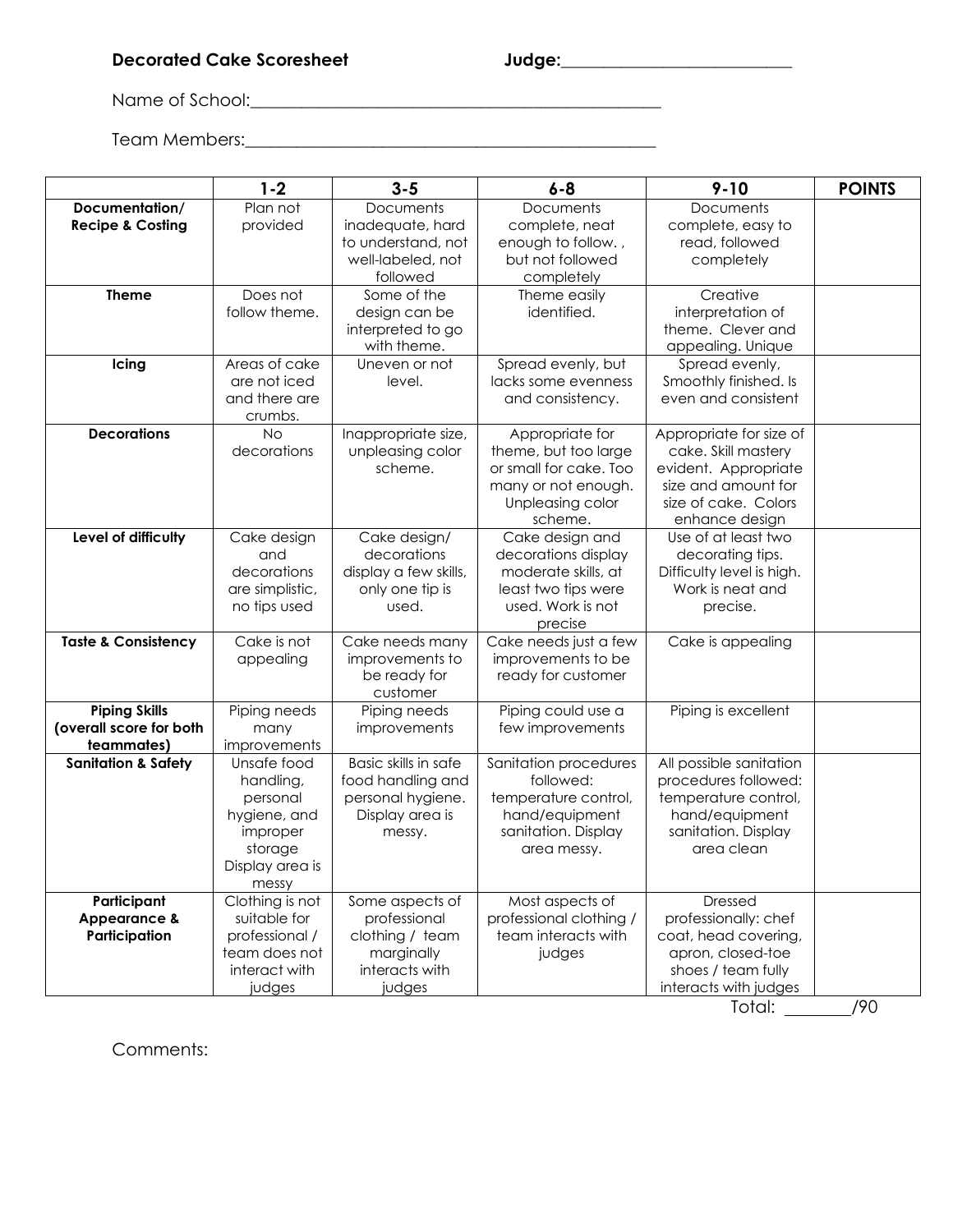

# **Confirmation of Student Participation**

**School Name: \_\_\_\_\_\_\_\_\_\_\_\_\_\_\_\_\_\_\_\_\_\_\_\_\_\_\_\_\_\_\_\_\_\_\_\_\_\_\_\_\_\_\_\_\_\_\_\_\_\_\_\_\_\_\_\_\_\_\_\_\_**

| (Instructors Name) verify that                              |
|-------------------------------------------------------------|
| (student baker) completed all                               |
| aspects of this project on their own, under my supervision. |
|                                                             |

| Instructor Signature | Jate |
|----------------------|------|
|                      |      |

(Attachment A)